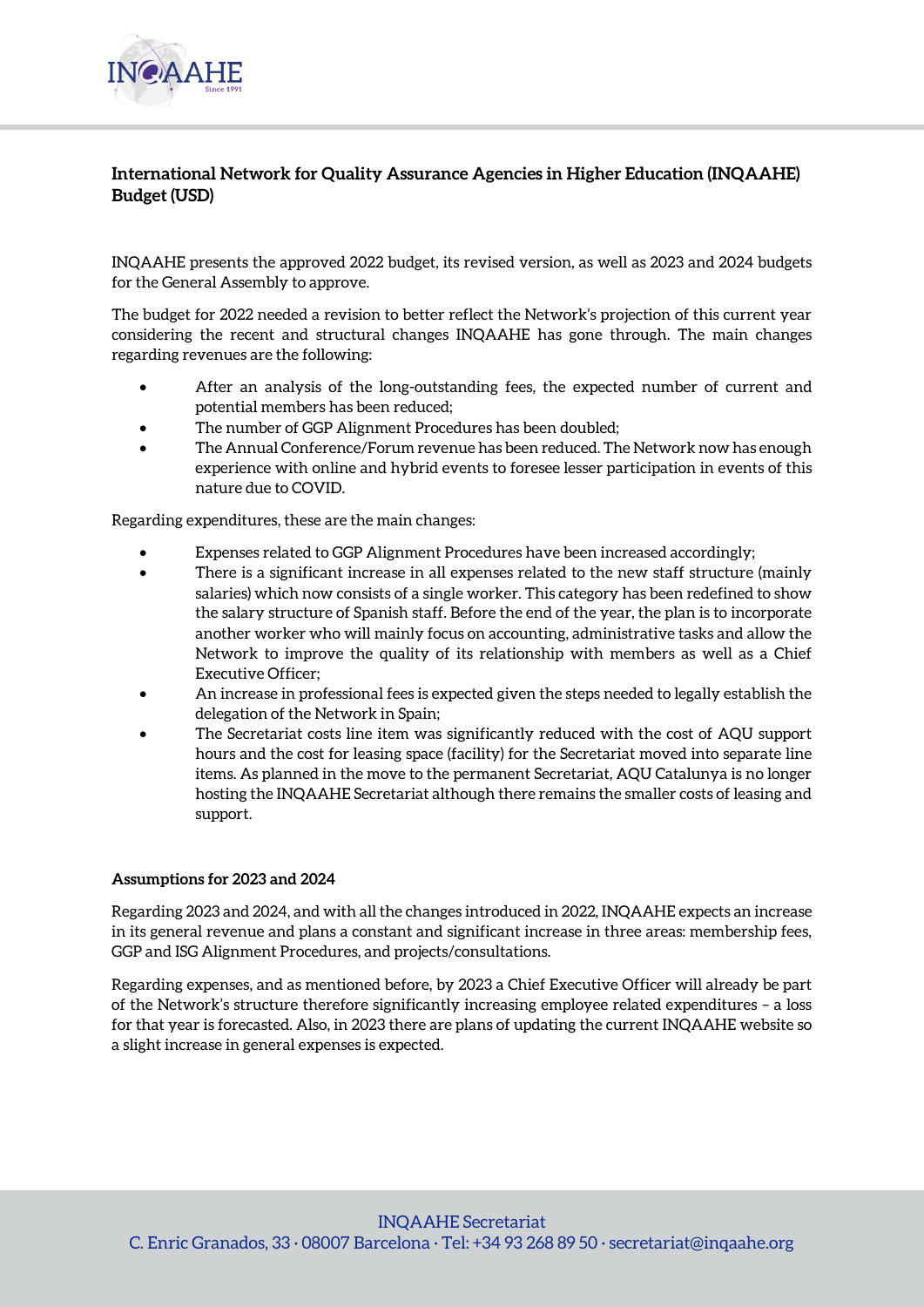

|                               |    | 2022<br>Jan-Dec |    | Revised 2022<br>Jan-Dec |      | 2023          |    | 2024       |
|-------------------------------|----|-----------------|----|-------------------------|------|---------------|----|------------|
|                               |    |                 |    |                         |      | Jan-Dec       |    | Jan-Dec    |
| <b>REVENUE</b>                |    |                 |    |                         |      |               |    |            |
| 4000 Membership fees          | \$ | 221.698.79      | \$ | 178,662.48              | \$   | 211,200.77    | \$ | 217,554.75 |
| LIC/LDC annual membership fee | S  | 4.489.29 \$     |    | 4.834.62 \$             |      | 4.834.62 \$   |    | 4.834.62   |
| Review fees                   | \$ | $6.500.00$ \$   |    | 3,000,00                | - \$ | 3.500.00 \$   |    | 4.000.00   |
| Total 4000                    |    | \$232,688.08    | \$ | 186,497.10              | \$   | 219,535.39 \$ |    | 226,389.37 |
| 4100 GGP Alignment            |    |                 |    |                         |      |               |    |            |
| <b>GGP</b> Recognition        | \$ | $9,000.00$ \$   |    | 3,000.00                | -\$  | $3.000.00$ \$ |    | 3.000.00   |
| <b>GGP Review</b>             | \$ | 45,000.00       | \$ | 90,000.00               |      | \$150,000.00  | \$ | 30,000.00  |
| International Standards       | \$ |                 | \$ |                         | \$   |               | \$ | 120,000.00 |
| Total 4100                    | \$ | 54,000.00       | \$ | 93,000.00               | \$   | 153,000.00    | \$ | 153,000.00 |
| 4200 Grants and Consultations | \$ | 26,400.00       | \$ |                         | \$   | 15,000.00     | S  | 45,000.00  |
| 4300 Events                   |    |                 |    |                         |      |               |    |            |
| Annual Conference/Forum       | \$ | 38,295.00       | \$ | 15,000.00               | \$   | 20,000.00     | \$ | 20.000.00  |
| Training, courses, webinars   | \$ | 1.000.00        | \$ | $1,000.00$ \$           |      | 1.500.00 \$   |    | 2.000.00   |
| <b>Total 4300</b>             | \$ | 39.295.00 \$    |    | 16.000.00               | - \$ | 21.500.00     | \$ | 22,000.00  |
| 4400 Sponsorships             |    |                 |    |                         |      |               |    |            |
| Newsletter                    | \$ | 1.200.00        | \$ | 300.00                  | - \$ | 300.00        | \$ | 300.00     |
| <b>Total 4400</b>             | \$ | 1.200.00        | \$ | 300.00                  | - \$ | 300.00        | \$ | 300.00     |
| 4900 Other Revenue            |    |                 |    |                         |      |               |    |            |
| Financial Income              | \$ | 30.00           | \$ | $30.00$ \$              |      | 30.00         | \$ | 30.00      |
| Total 4900                    | \$ | 30.00           | \$ | $30.00 \text{ }$ \$     |      | 30.00         | \$ | 30.00      |
| <b>TOTAL REVENUE</b>          |    | \$353,613.08    | \$ | 295,827.10              | \$   | 409.365.39    | \$ | 446,719.37 |

|                                                                                                                           | 2022                | Revised 2022 |               | 2023 |               |    | 2024       |  |
|---------------------------------------------------------------------------------------------------------------------------|---------------------|--------------|---------------|------|---------------|----|------------|--|
|                                                                                                                           | Jan-Dec             | Jan-Dec      |               |      | Jan-Dec       |    | Jan-Dec    |  |
| <b>EXPENDITURES</b>                                                                                                       |                     |              |               |      |               |    |            |  |
| 5000 Employee Compensation and Benefits<br>5001 Salaries (which includes health insurance, retirement and social security |                     |              |               |      |               |    |            |  |
| benefits)                                                                                                                 | \$<br>84.375.00     | \$           | 91.218.97     | \$   | 201,454.35    | \$ | 201,454.35 |  |
| Intern support                                                                                                            | \$                  | \$           | 2.436.00      | \$   | 2,436.00      | \$ | 2.436.00   |  |
| Payroll taxes                                                                                                             | \$<br>28,406.25     | \$           |               | \$   |               | \$ |            |  |
| <b>Total 5000</b>                                                                                                         | \$<br>112,781.25    | \$           | 93,654.97     | \$   | 203,890.35    | \$ | 203,890.35 |  |
| 5100 Funding Scheme Grant Expenses - Commitments                                                                          |                     |              |               |      |               |    |            |  |
| Capacity Building                                                                                                         | \$<br>10.000.00     | \$           | 10,000.00     | \$   | 10.000.00     | \$ | 10.000.00  |  |
| QA Programme                                                                                                              | \$<br>5.000.00      | \$           | $5.000.00$ \$ |      | 5.000.00 \$   |    | 5.000.00   |  |
| Research and Innovation                                                                                                   | \$<br>$2.500.00$ \$ |              | 2.500.00 \$   |      | 2.500.00 \$   |    | 2.500.00   |  |
| Total 5100                                                                                                                | \$<br>17.500.00     | \$           | 17,500.00 \$  |      | 17,500.00     | \$ | 17,500.00  |  |
| 5200 Professional Fees                                                                                                    |                     |              |               |      |               |    |            |  |
| <b>Accounting Services</b>                                                                                                | \$<br>5.000.00      | \$           | 5.000.00 \$   |      | 2.500.00      | \$ | 1.500.00   |  |
| Assessing Agency Alignment (GGP)                                                                                          | \$<br>22,500.00     | \$           | 45,000.00     | \$   | 75,000.00     | S  | 75,000.00  |  |
| Grants and Consultations                                                                                                  | \$                  | \$           |               | \$   |               | \$ | 5.000.00   |  |
| Financial Audit/Review                                                                                                    | \$<br>8.000.00      | \$           | 8.000.00 \$   |      | 8.000.00 \$   |    | 1.000.00   |  |
| Journal "Quality in Higher Education"                                                                                     | 6.582.00            | \$           | 8.000.00 \$   |      | 7.500.00 \$   |    | 8.000.00   |  |
| Legal & Professional Services                                                                                             |                     | \$           | 8.601.97 \$   |      | 8.249.91 \$   |    | 8.249.91   |  |
| Other Professional Expenses                                                                                               | \$<br>4.000.00      | \$           | $4,000,00$ \$ |      | $3.000.00$ \$ |    | 4.000.00   |  |
| Support (from AQU)                                                                                                        |                     | \$           | 6,480,00 \$   |      | $3,600.00$ \$ |    | 1.800.00   |  |
| Secretariat costs (including travel)                                                                                      | 29,159.00           | \$           | $6.66667$ \$  |      | 3.000.00 \$   |    | 3.000.00   |  |
| Total 5200                                                                                                                | \$<br>75,241.00     | -\$          | 91.748.64     | -\$  | 110.849.91    | S  | 107.549.91 |  |